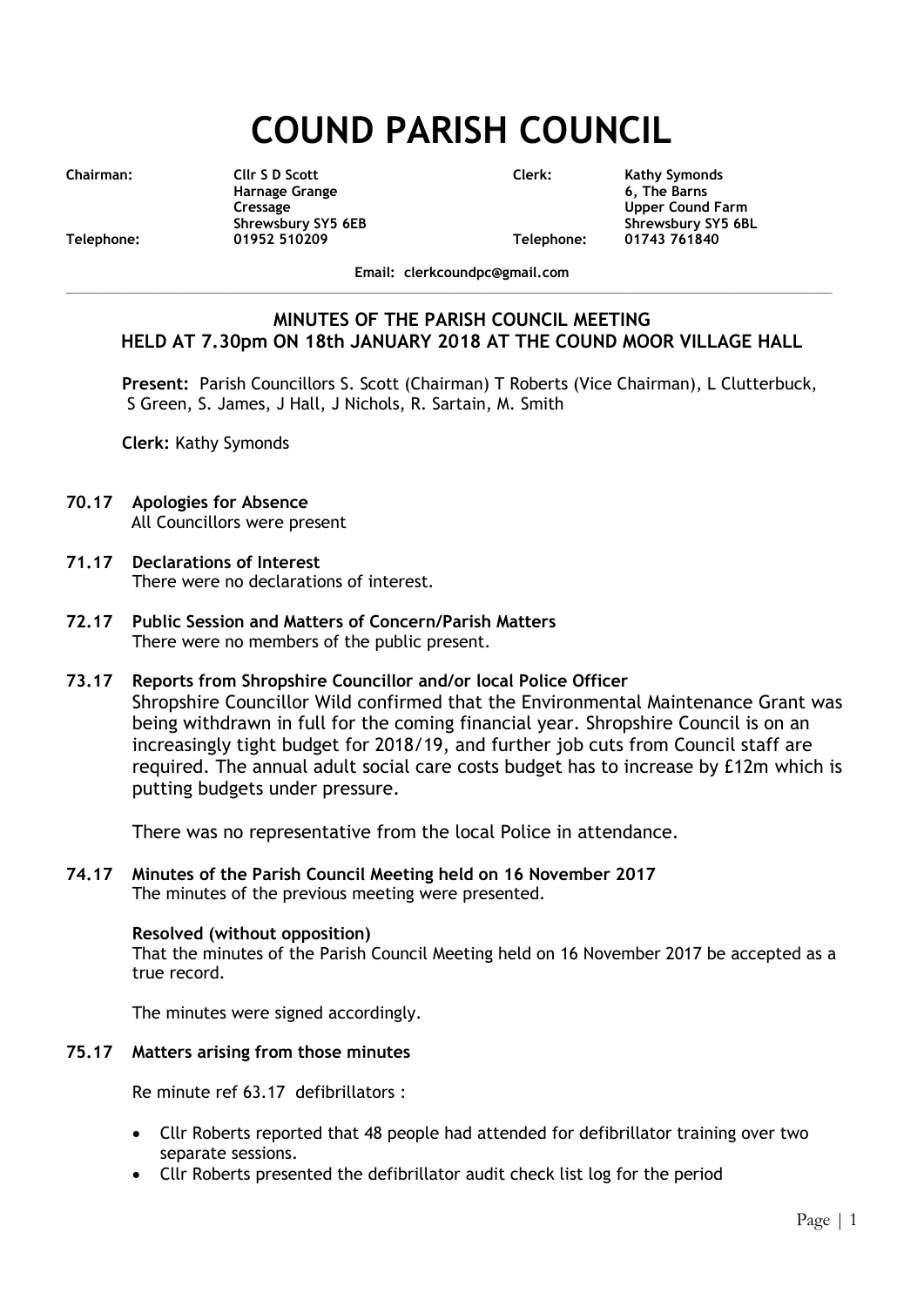Regarding the 'Protocol for managing Defibrillators in Cound', Cllr Roberts had asked the trainer where the liability for data protection issues resides in the event of the defibrillator being called into use. The trainer had explained that the ID of casualty is not recorded until the paramedic responding to the emergency call places it into the hospital records. The responsibility for data protection then resides with the NHS. Cllr Roberts will update this point in the review of the protocol in November 2018.

### **76.17 Recent closure of Cound Arbour bridge, and associated road access issues**

Thanks were passed to Cllr Wild for her quick response in getting the bridge open to traffic again.

Soon after the bridge was closed a driver had removed signs and cones and driven over the bridge, leaving it unsafe for any other road users. Cllr Roberts has the registration details of the vehicle thought to have been the perpetrator and will pass these to Cllr Wild to pass on to the Highways Dept.

A debate took place regarding the viability of having access restrictions put on the bridge. Cllr Wild said that no restrictions can be placed on the bridge, businesses need to have access to premises, farmers need to have access to land.

There have been a few traffic incidents over several years resulting in the bridge needing to be closed for repairs. There are plans to re-align the road to give vehicles an easier turn on to the bridge, but the timing of this is uncertain.

**Action:** Cllr Wild will email Chris Edwards/Steve Brown at Shropshire Council asking when the straightening work is likely to be scheduled, and whether it would be possible to include this at the same time as the bridge repairs. Clerk to follow up on this.

# **77.17 Maintenance of footpaths and bridleways**

Cllr Green had raised concerns regarding the bridleway at Evenwood Farm being blocked by a tree. This happened early last year. The Acton Burnell Parish Council have been trying to get this remedied but have struggled to get a response from the Shropshire Council footpaths officer.

**Action:** Cllr Green will send photos and the exact OS co-ordinates of the blocked footpath to the Clerk who will take it up directly with the Shropshire Council footpaths officer.

Cllr Roberts asked for clarification from Cllr Scott as to what the procedure should be for reporting footpath issues. It was confirmed that as Footpaths Officer for Cound Parish, Cllr Scott should be the initial point of contact for reporting any issues. He would then deal directly with the incident and/or contact Shropshire Council to resolve.

# **78.17 Clerk's Report**

The Clerk reported some of the activities she had been involved in since the last meeting and on-going work:

- Minutes and admin from last meeting
- Regular correspondence, bank, bank recs, payments, etc.
- Contacted Richard Hutchinson re quote for 2018/19 Highway Maintenance
- Correspondence and updates on Cound Arbour bridge to notice boards and website
- Completed the ICO/Data Protection registration for the PC
- Further consideration of the requirements of the General Data Protection Regulations (GDPR) and contacted DM Payroll Services for a quote for doing this for the PC. This is not a role that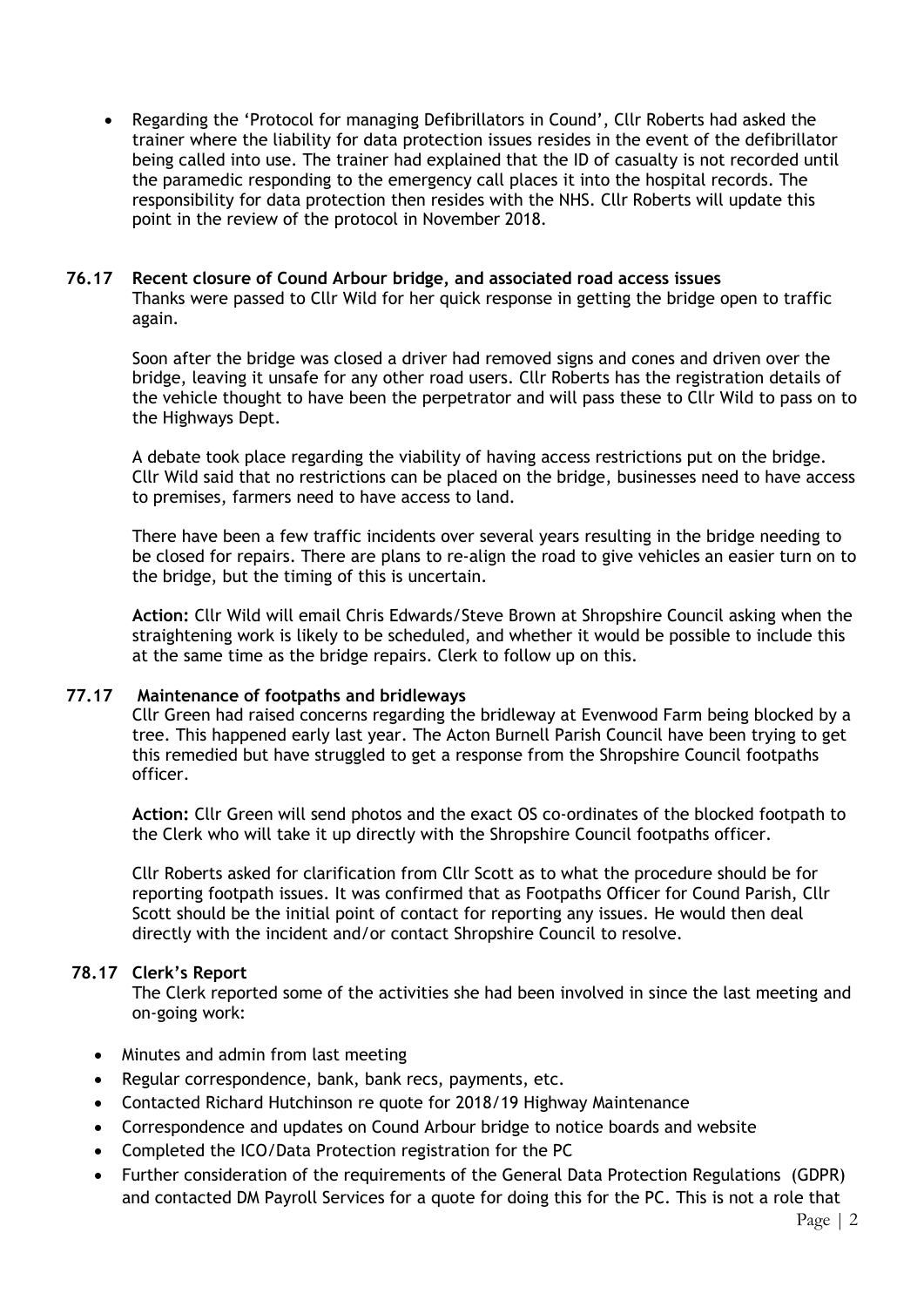can be undertaken by the Clerk or any Councillor as it requires independence and absence of conflict of interest.

- Researched £ precepts in other Parishes and cost per household at Council bands for Cound
- Updated the 2018/19 draft budget/precept for PC consideration
- VAT claim for defibrillators

To do:

- Submit precept application by 30 Jan 18
- CilCA
- Consider Parish Plan deferred until Spring 2018 due to other demands on time

# **79.17 General Data Protection Regulations (GDPR) effective May 2018, appointment of Data Protection Officer (DPO)**

Under the GDPR legislation the Parish Council is obliged to appoint a DPO. This person must:

- have no conflict of interest regarding the data processed,
- have expert knowledge of GDPR
- have ability to undertake GDPR compliance tasks

The Clerk cannot be appointed as DPO as she will be the Data Controller and there would be a conflict of interest over data processed.

DM Payroll Services Ltd have offered to act as DPO for the Parish Council, to cover annual data audits, training for staff, sign off of the mandatory Data Protection Impact Assessment, advising on GDPR compliance and liaising with the Information Commissioner's Office (ICO).

It was proposed by Councillor Roberts and seconded by Councillor Smith and

# **Resolved (without opposition)**

**that the Clerk would contact DM Payroll Services to negotiate on the price of the contract. Subject to that being within the acceptable parameters noted at the meeting DM Payroll Services Ltd should be appointed as DPO.**

# **80.17 Annual Governance and Accountability return 2017/18 – exemption certificate OR limited assurance review**

The Clerk explained that the rules regarding the requirement for external audit and completion of the annual return by Parish Councils with a turnover below £25,000 changes this year.

Councils with an annual turnover of less than £25,000 may complete a 'certificate of exemption' from sending in the full Annual Return. The exemption certificate is then returned to the external auditor so that the council is not then subject to external review.

The Parish Council *may* itself request a 'limited assurance review' by the External auditor at a cost of £200 +VAT.

The requirement for review of the accounts by the Internal Auditor does not change.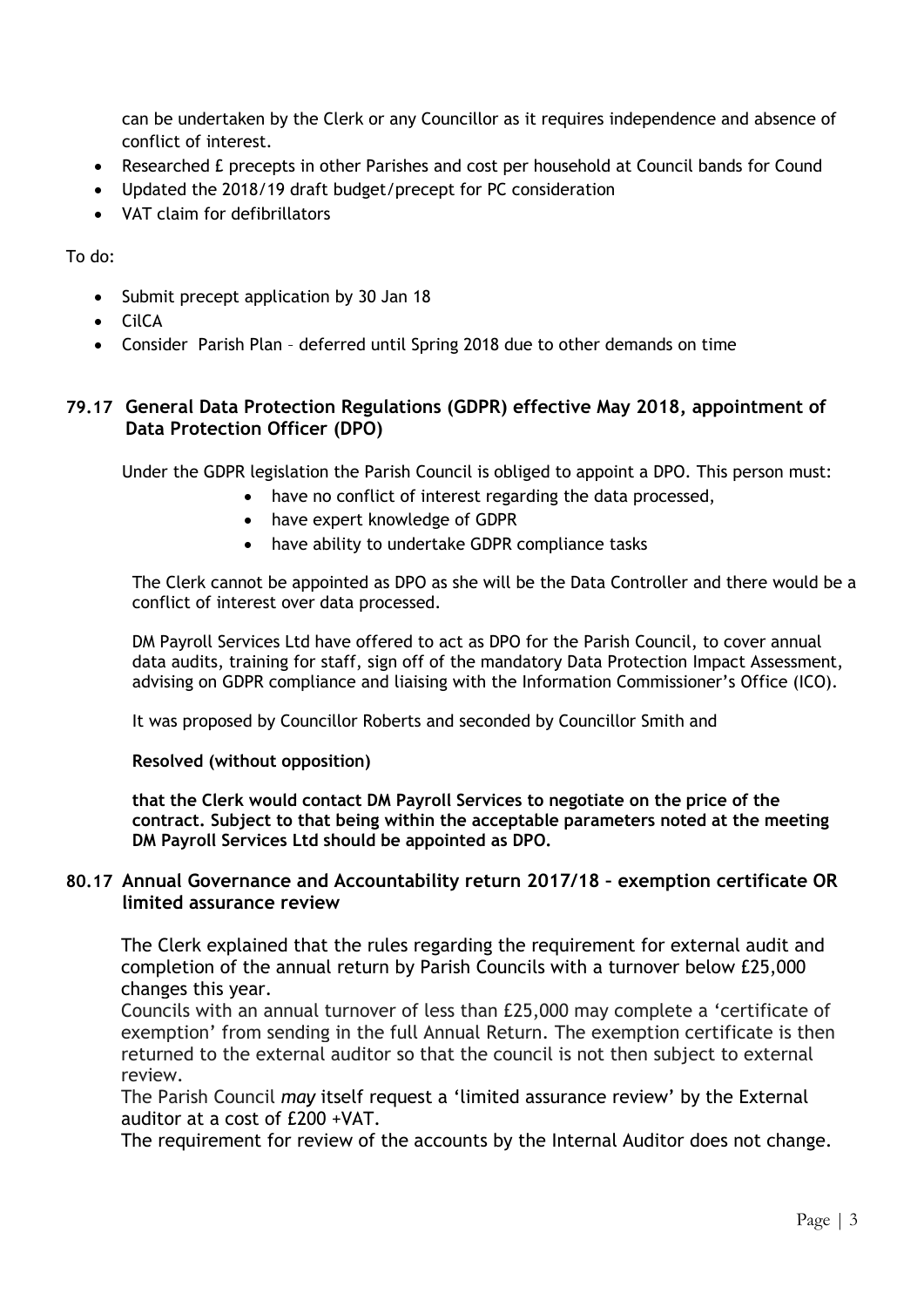If the Parish Council certifies itself as exempt, it must still abide by the requirements of various regulations, including the Transparency Code for Smaller Authorities, to publish various documents 'on a public website'. These include:

- The certificate of exemption
- The Annual Internal Audit Report
- Certain pages from the Annual Governance and Accountability Return

It was proposed by Councillor Nicholls and seconded by Councillor Roberts and

### **Resolved (without opposition)**

**that the Council shall certify itself exempt from the requirement for external audit and for submitting a full annual return for the 2017/18 financial year.**

# **81.17 Appointment of Internal Auditor for 2017/18**

An expression of interest in being appointed Internal Auditor for the Council for 2017/18 had been received from Sue Hackett of SDH Accountancy and Audit Services. The cost proposed was £100, subject to no additional work being required.

It was proposed by Councillor Green and seconded by Councillor Hall and

#### **Resolved (without opposition)**

**that Sue Hackett be appointed Internal Auditor for 2017/18.**

#### **82.17 Environmental Maintenance Grant (EMG)/appointment of highway maintenance contractor 2018/19**

The Council had been advised that the EMG received from Shropshire Council in previous years was being withdrawn and that all costs would therefore need to be covered from the precept.

Hutchinson Groundcare had submitted a proposal for the environmental maintenance contract for 2018/19 which included some minor cost savings on the previous year.

It was proposed by Councillor Clutterbuck and seconded by Councillor Hall and

#### **Resolved (without opposition)**

**That the proposal from Hutchinson Groundcare for the environmental maintenance contract, dated 1st Jan 2018, value £1,157 plus £189.66 for the War Memorial maintenance be accepted.**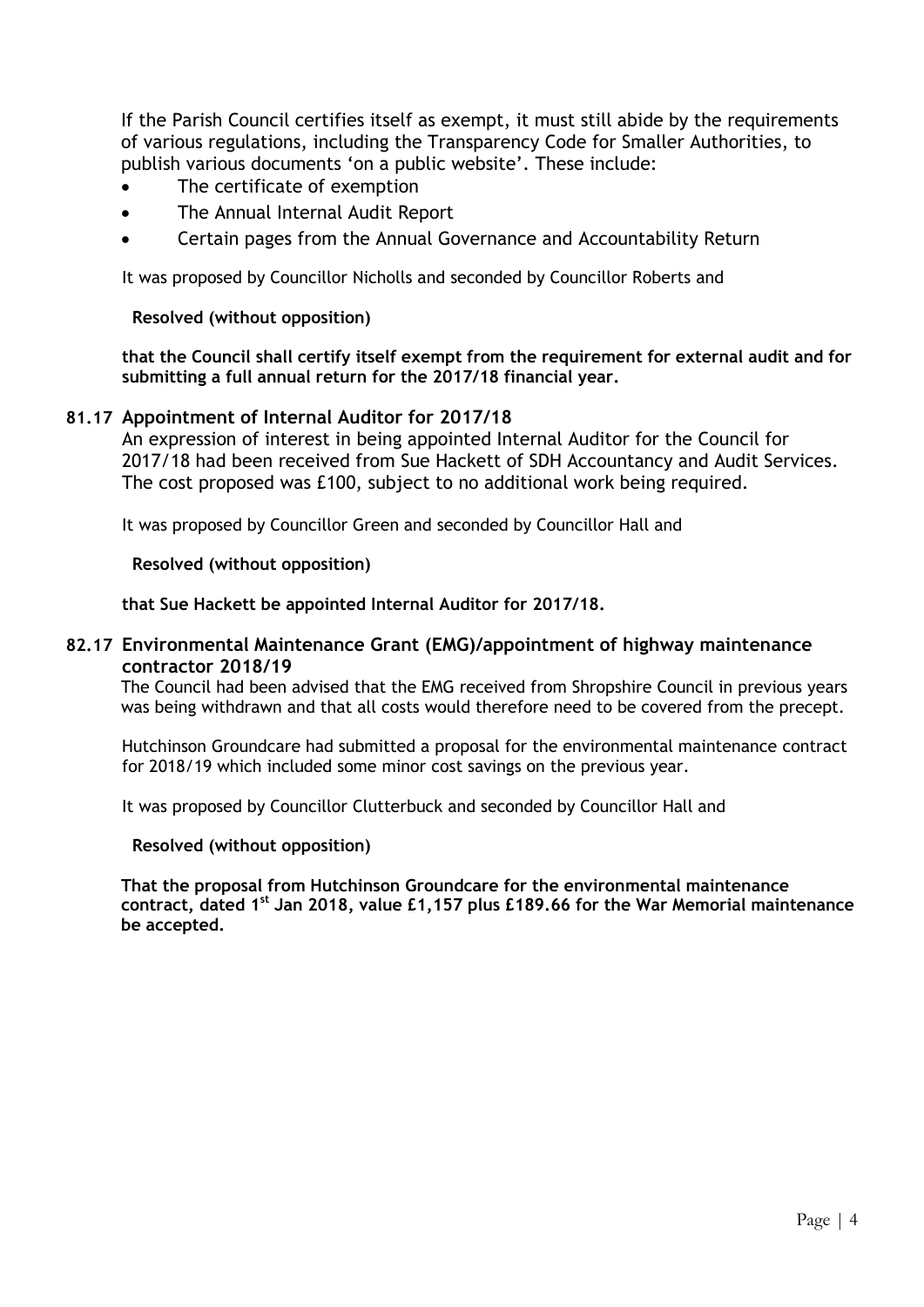# **83.17 Financial Statement**

| i) |  |  |  | Accounts for payment December 17/January18 |
|----|--|--|--|--------------------------------------------|
|----|--|--|--|--------------------------------------------|

| Date     | Payee                               | <b>Description</b>                                       | Amount |
|----------|-------------------------------------|----------------------------------------------------------|--------|
| 18.01.18 | Mrs KJ Symonds                      | Clerk's net pay Dec<br>17/Jan 18                         | 311.72 |
| 18.01.18 | <b>HMRC</b>                         | PAYE re Dec/Jan Clerk's<br>salary                        | 78.00  |
| 18.01.18 | <b>Hutchinson Groundcare</b><br>Ltd | Nov 17 Inv / 2217<br>Highway/War Memorial<br>Maintenance | 152.98 |
| 18.01.18 | Mrs KJ Symonds                      | Clerk's expenses<br>Dec 17/Jan 18                        | 21.16  |
|          |                                     | Total                                                    | 563.86 |

It was proposed by Councillor Nicholls and seconded by Councillor Roberts and

# **Resolved (without opposition)**

**that the above accounts be approved for payment.**

# **ii) Bank Reconciliation**

The bank was reconciled at £3,036.26 on 12/01/18, being the online banking balances on the date the meeting Agenda was prepared. Of this, 'ring-fenced' cash was £761.89 relating to the Transparency Code funding. The bank reconciliation was agreed and signed by the Chairman.

# iii) **Projected year end accounts 2017/18**

The Clerk told the meeting that the projected yearend figures had not moved significantly from those she presented at the last meeting. The balance at the bank at 31/03/18 is projected at £2,621.06.

# **iv) Budget and precept 2018/19**

The Clerk re-iterated that due to the EMG in the current year not covering costs (as it had been restricted to around 70% of the claim) the Council had been forced to dip into reserves this year. As a result reserves carried forward would be below the required 50% of annual costs plus 'ring-fenced' cash. In addition, the Council will need to cover all costs of environmental maintenance from the precept in the next financial year as the EMG is being withdrawn. The precept will need to be increased quite significantly as a result.

The Clerk had prepared three budget/precept scenarios,

- Budget A with a precept of £5,756 that would cover 2018/19 costs and replenish the reserves to the '50% of costs plus ring-fenced cash' position
- Budget B with a precept of £5,311 that would leave reserves at the end of the 2018/19 year the same as projected to this yearend (i.e below the advised level)
- Budget C with a precept of £3,200, remaining at the same level as 2017/18

The Clerk also presented detailed background notes showing how: